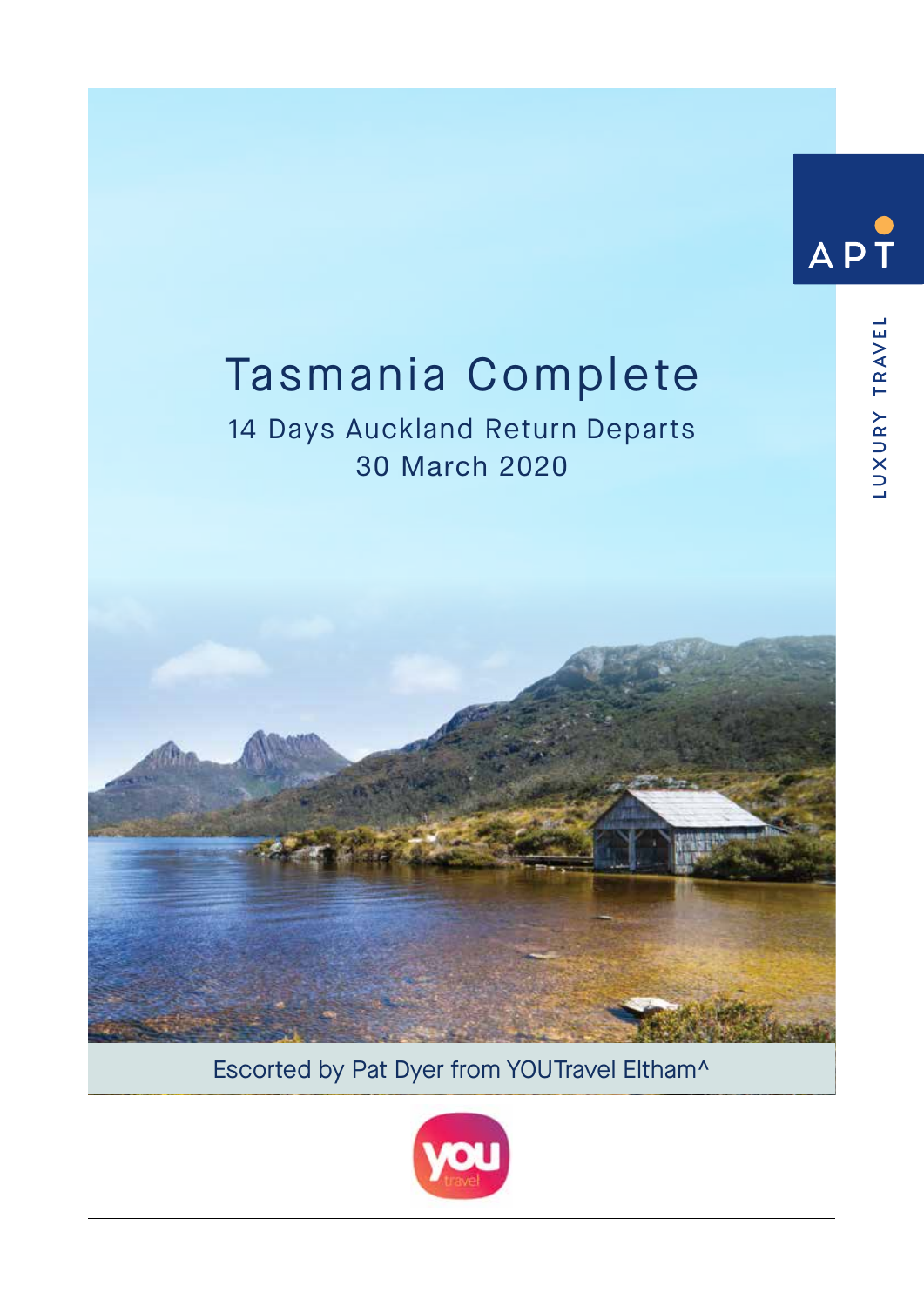# **Tasmania Complete**

## Auckland Return

Let us take you on a journey of natural wonder and indulgence at the edge of the world. Discover the beauty of Tasmania's pristine World Heritage-listed wilderness at Cradle Mountain Lake St Clair National Park, before learning of Australia's rich and brutal convict history and heritage at Port Arthur, all while savouring gourmet delights and fine wines.

### **Trip Snapshot**

**Duration** 14 days, 13 nights / **Travel Style** Classic Journey / **Visit** 18 places **Go For** A more in-depth exploration, gourmet delights, awe-inspiring natural wonders, all the must sees and postcard perfect scenery

#### **Trip Overview**

| Day            | Destination                                             |
|----------------|---------------------------------------------------------|
| O <sub>1</sub> | Hobart - Arrive                                         |
| 02             | Hobart                                                  |
| OЗ             | Strahan - Russell Falls                                 |
| O <sub>4</sub> | Cradle Mountain - Gordon River cruise                   |
| 05             | Cradle Mountain - Dove Lake exploration                 |
| 06             | Smithton - Tarkine Region                               |
| O7             | Launceston - Cataract Gorge                             |
| 08             | Launceston - Freedom of Choice                          |
| 09             | Freycinet National Park -<br>Bridestowe Lavender Estate |
| 10             | Freycinet National Park - Cape Tourville                |
| 11             | Hobart - Freedom of Choice                              |
| 12             | Hobart - Port Arthur Historic Site                      |
| 13             | Hobart                                                  |
| 14             | Hobart - Farewell                                       |

### **Signature Experiences**

- cx Cruise tranquil Gordon River.
- Explore Cradle Mountain-Lake St Clair National Park and Dove Lake.
- $\circled{x}$  Exclusive Enjoy a guided walk through the wilderness of the Tarkine.
- (x) Exclusive Savour a Tasmanian Fare Dinner.
- Visit Josef Chromy, a northern winery that celebrates Tasmanian grapes, for a specially prepared lunch.
- $\circ$  Exclusive Tour the Bridestowe Lavender Estate distillery and sample unique fare.
- **(x)** Meet a rare Tasmanian devil at East Coast Natureworld.

#### **Key**

- ଇ Signature Experience
- $\circled{f}$ Freedom of Choice
- **BLD** Breakfast Lunch Dinner

#### **Day 1: Depart Auckland**

Today we depart Auckland for Hobart flying via Melbourne. You'll be met on arrival and transferred to your hotel. The second oldest capital in Australia, Hobart offers captivating history, exceptional experiences and classic heritage charm. Enjoy the rest of the day at leisure to explore.

Two Nights: Hobart, Hotel Grand Chancellor, Harbour View Room.

#### **Day 2: Hobart**

Following breakfast we will explore the city on a guided tour and visit the Botanical Gardens. Tonight, delight in a welcome dinner and drink with fellow APT travellers. **BD**

#### **Day 3: Russell Falls, Cradle Mountain-Lake St Clair National Park, Strahan**

Discover the magic of Russell Falls in Mt Field National Park today, then continue to the World Heritage-listed Cradle Mountain-Lake St Clair National Park. Visit The Wall in the Wilderness, before travelling via the mining town of Queenstown to Strahan. Tonight, savour dinner at View 42° Restaurant and Bar. **BD**

Stay: Strahan Village, Harbour View Room.

#### **Day 4: Strahan, Cradle Mountain**

 $\circled{x}$  After breakfast this morning, board the luxurious Spirit of the Wild for a cruise along the secluded wilderness highway, the Gordon River. From the comfort of the Captain's Premier Upper Deck, glide across Macquarie Harbour and enter the Franklin-Gordon Wild Rivers National Park. Stopping at Heritage Landing, prepare for a guided rainforest walk. Back on board, you'll be treated to a delicious lunch of fresh Tasmanian produce before arriving at Tasmania's World Heritagelisted Sarah Island. Here you'll get a chilling insight into the cruelties of convict life as you explore the ruins of what was once a convict settlement. Cruise past Hells Gates then return

to Strahan. From here, set off by coach for the remarkable Peppers Cradle Mountain Lodge, set right on the edge of Cradle Mountain-Lake St Clair National Park. **BLD**

Two Nights: Peppers Cradle Mountain Lodge.

#### **Day 5: Cradle Mountain, Dove Lake**

 $\circ$   $\circ$   $\circ$  Today set out to explore Dove Lake with a friendly local guide, admiring the beauty of Cradle Mountain-Lake St Clair National Park. Visit Waldheim Chalet, then enjoy your Freedom of Choice Sightseeing inclusion. Perhaps indulge in a wine and cheese tasting or learn about the flora and fauna of the region during a walk with a naturalist guide. Alternatively, enjoy a free afternoon then go searching for native animals on a night spotlight tour. **BD**

#### **Day 6: Stanley, Tarkine, Smithton**

 $\circ$  Today, travel to Stanley, set in the shadow of The Nut. Journey through the Tarkine region and stop at Sumac Lookout for views of the Arthur River. Continue to the Julius River Forest Reserve for a rainforest walk and afternoon tea. Later, head to Smithton for an exclusive Tasmanian fare dinner. **BD**

Stay: Smithton, Tall Timbers Hotel.

#### **Day 7: Smithton, Launceston**

This morning you will visit Entally House, an enchanting historic homestead surrounded by splendid gardens. The house contains a magnificent collection of regency furniture and fine silver and its outbuildings include a chapel, coach house, stables and Australia's oldest conservatory. Afterwards, travel to Cataract Gorge, a unique natural rock formation on the outskirts of the city. Follow the path along the river to explore the geological wonders and soak up the fresh Tasmanian air. **BD**

Two Nights: Launceston, Peppers Silo Hotel.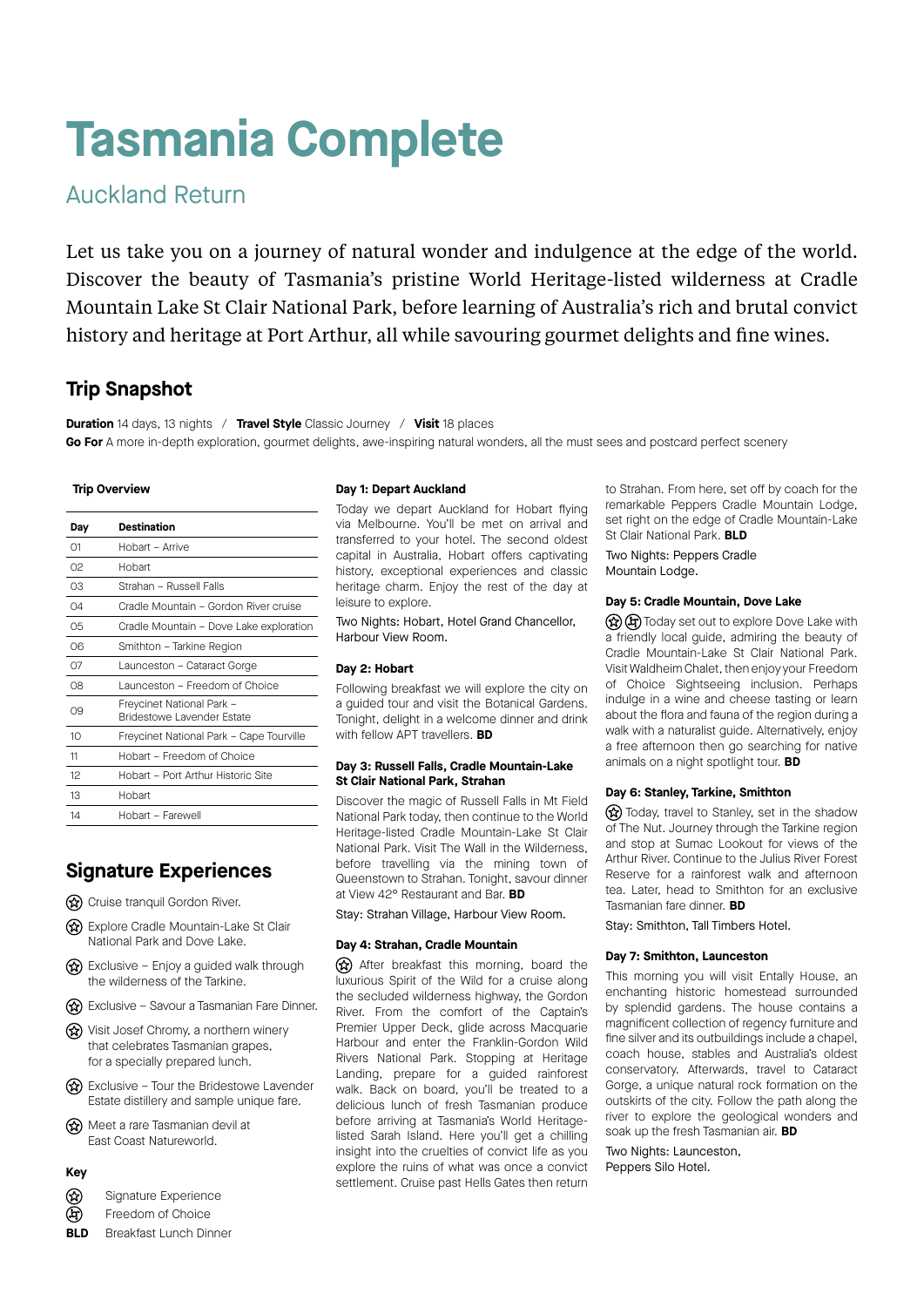#### **Day 8: Launceston**

 $\circ$   $\circ$   $\circ$  Packed with a plethora of old country charm, delicious food and wine and elegant Colonial and Victorian architecture, Launceston has one of the best-preserved early cityscapes in Australia. Here, enjoy your selected sightseeing activity. Perhaps discover the wonders of Seahorse World or see the elusive inhabitants of Platypus House in a unique indoor setting. Alternatively, embark on a historical journey as you enjoy a guided tour of the Beaconsfield Mine & Heritage Centre. Or, embark on a fully guided tour of James Boag's historic brewery, which concludes in a tasting. Continue to Josef Chromy, a northern winery that prides itself on celebrating Tasmanian grapes. Here you'll be treated to a specially prepared lunch and have the chance to sample some of the winery's finest drops. The remainder of the afternoon will be enjoyed at your leisure. **BL**

#### **Day 9: Launceston, Bridestowe Lavender Estate, Freycinet National Park**

(x) Today you'll travel through the scenic wine-producing areas of northern Tasmania en route to the Bridestowe Lavender Estate. Here, take a tour of the distillery and sample unique lavender-infused fare. After, traverse Weldborough Pass, past forested hills and farmland, and stop at East Coast Natureworld to meet a Tasmanian devil. This evening, enjoy a relaxed dinner. **BD**

Two Nights: Freycinet National Park, Freycinet Lodge.

#### **Day 10: Freycinet National Park**

After breakfast this morning, you'll enjoy a guided walking tour along Cape Tourville, admiring the stunning coastal scenery. Tonight, savour a gourmet BBQ that showcases the finest regional produce, with views overlooking Coles Bay (weather permitting). **BD**

#### **Wineglass Bay Cruise**

Perhaps step aboard an Wineglass Bay cruise along the Freycinet Peninsula. This will replace the mornings touring on Day 9

See page 55 for details.

#### **Day 11: Freycinet National Park, Richmond, Hobart**

 Depart for Hobart this morning. On arrival, select your preferred sightseeing activity. You may like to take a look behind the Cascade Brewery's sandstone facade and admire the workings of this unique brewery. Or, you

## **All-inspiring. All taken care of. Always.**

Experiences in 18 destinations Freedom of Choice inclusions in 3 locations Finest dining

13 nights hand-picked accommodation Services of an APT Tour Director and Driver Return airport transfers and porterage

may choose to explore the infamous and thought-provoking Museum of Old & New Art. Alternatively, take a fun guided tour looking at the history of alcohol in Hobart, or perhaps enjoy a historical guided walking tour. Spend the remainder of your day at leisure. **B**

Three Nights: Hobart, Hotel Grand Chancellor, Harbour View Room.

#### **Day 12: Hobart, Port Arthur**

Today, explore the Port Arthur Historic Site, Australia's most intact, evocative and notorious convict prison, on a guided tour. See the famous sandstone Penitentiary then visit the Convict Church and Separate Prison. You'll then step aboard a cruise around the Isle of the Dead and hear haunting stories about the convicts who were transported here from across the world and eventually buried there. Afterwards, you'll see historic rock formations including the Tessellated Pavement, and Tasman Arch. This evening, enjoy a farewell dinner at Mures Upper Deck. **BD**

#### **Bruny Island Adventure Cruise**

Perhaps take an exhilarating cruise around South Bruny National Park. This will replace touring on Day 12, and an additional night of accommodation is required in Hobart.

See page 55 of APT Tasmania 2019/20 brochure for details.

#### **Day 13: Hobart**

This morning, walk the Salamanca Market and peruse the treasures of Tasmania at more than 300 stalls. Wander through the array of goods from hand-crafted jewellery and carved wooden trinkets to tantalising Tasmanian gin. **B**

#### **Day 14: Depart Hobart**

Following breakfast we say goodbye before we transfer you to the airport for your flight home. **B**





**Above** Port Arthur Historic Site

| Dates and Prices (NZ\$)         | <b>Twin From</b> | Solo From |
|---------------------------------|------------------|-----------|
| 14 Days Auckland Return (RTH12) |                  |           |
| 30 March 2020                   | \$8,975          | \$11,455  |

Please note: Prices are fully inclusive of all sightseeing, entrance fees, cruises, meals as specified and accommodation. Pricing also includes additional services being offered by YOUTravel Eltham. Please see APT's 2019/20 Tasmania brochure or speak with your YOUTravel Eltham consultant for full details.

**ESCORTED BY PAT DYER FROM YOUTRAVEL ELTHAM^**